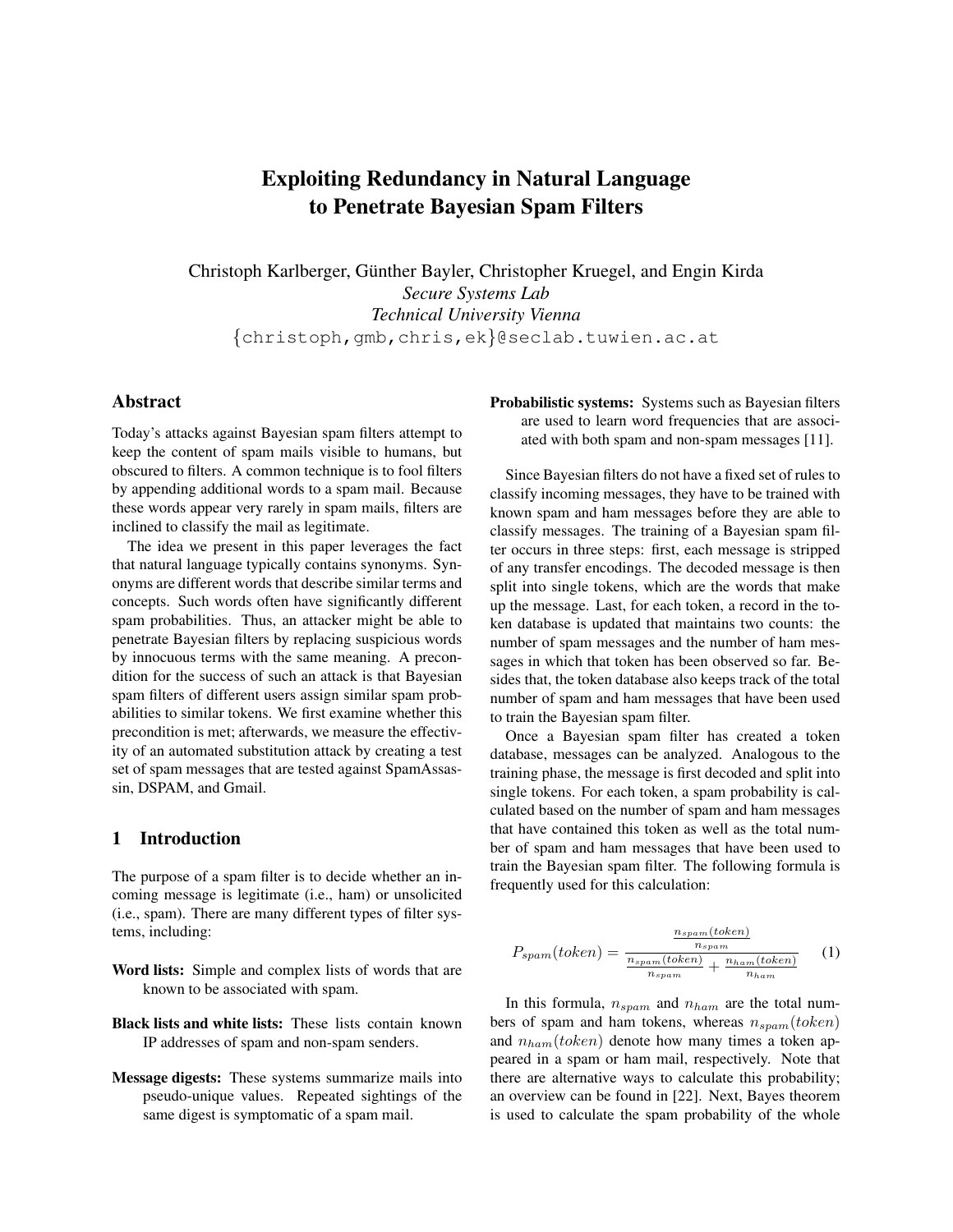message by combining the spam probabilities of the single tokens. Finally, the message is classified as ham or spam, typically by comparing its combined spam probability to a pre-defined threshold.

#### 2 Existing Attacks

The goal of attacks against Bayesian spam filters is to let spam mails be identified as ham mails. Currently existing attacks aim to achieve this by adding words to the spam mails. The objective is that these additional words are used in the classification of the mail in the same way as the original words, thereby tampering with the classification process and reducing the overall spam probability.

When the additional words are randomly chosen from a larger set of words, for example, a dictionary, this is called random word attack ("word salad"). The objective is that the spam probabilities of the words added to the spam message should compensate for the original tokens' high spam probabilities in the calculation of the whole message's combined spam probability. There is some controversy about the effectiveness of such an attack: Several authors have found random word attacks ineffective against Bayesian spam filters [9, 13, 22], because many random dictionary words are infrequently used in legitimate messages and, therefore, tend to have either neutral or high spam probabilities for Bayesian spam filters. An improvement of the random word attack is to add words to the spam mail that are often used in legitimate messages. This is called common word attack. The idea is that often-used words should have lower spam probabilities than randomly-chosen words for Bayesian filters, thus being better suited for an attack. The number of a additional words that are needed for this attack to work varies between 50 [20] and 1,000 [13]. Finally, Lowd and Meek improved the common word attack by adding words that are common in the language but uncommon in spam [13]. They called their attack frequency ratio attack. Lowd and Meek calculated that about 150 frequency-ratio words suffice to make a spam message unrecognizable.

Another common approach to circumvent Bayesian spam filters is to overlay the text of a message on images that are embedded in HTML. The content of the mail is visible to the user, but it is unrecognizable to text-based filters, which usually ignore images in their analysis of the message [1].

#### 3 Our Approach: Word Substitution

Most attacks described previously have one thing in common: they add words to spam mails. From the spammer's point of view, the disadvantage of adding words to spam messages is that blocks of additional words are indicators of spam, and algorithms that are able to detect these additional words, such as Zdziarski's Bayesian Noise Reduction algorithm [21], foil attacks.

In this paper, we explore an alternative approach: instead of adding known good words to compensate for the bad words in the spam mail, one could exploit redundancies in the language and substitute words with a high spam probability by synonyms with a lower spam probability. The idea of a computer-aided substitution attack was first hinted at by Bowers [2]. Bowers showed that by manually replacing suspicious words, the spam probability of a message can be lowered. However, a completely manual substitution process is clearly impractical for an attacker. In this work, we investigate the feasibility of an automated substitution attack and evaluate its success against three spam filters.

#### 4 Precondition for a Substitution Attack

For a successful substitution attack, it is necessary that Bayesian spam filters at different sites (and for different users) judge words sufficiently similarly. Otherwise, the attacker would not know which words are considered suspicious by the victims' spam filters and, therefore, should be substituted. In addition, it would be unknown which synonyms could be used for the substitution, since it would be equally unknown which words receive a low or neutral spam probability by the victims' Bayesian spam filters.

The spam probability of a word is determined (a) by the number of appearances of this word in spam mails, (b) the number of appearances of this word in ham mails, (c) the total number of spam mails, and (d) the total number of ham mails the Bayesian filter has classified. If the spam mails and the ham mails of users of Bayesian spam filters are sufficiently similar, then it is reasonable to assume that words are classified similarly enough for a substitution attack to work.

Are the mails used for training Bayesian spam filters of different users the same? This is clearly not the case. But many spam filters are set up for more than one user; that means, they use broader samples of spam and ham mail for training. Even more important, however, is that we can assume that many users receive very similar spam mails. After all, the idea of spam is the wide dissemination of particular messages. Thus, it is reasonable to assume that many users receive similar spam messages, and as a result, their filters assign high spam probabilities to the same (or very similar) sets of words.

Another aspect to consider in this regard is how fast messages, in particular spam messages, mutate. When message content changes too quickly, the classification of the words in the messages would change too. As a re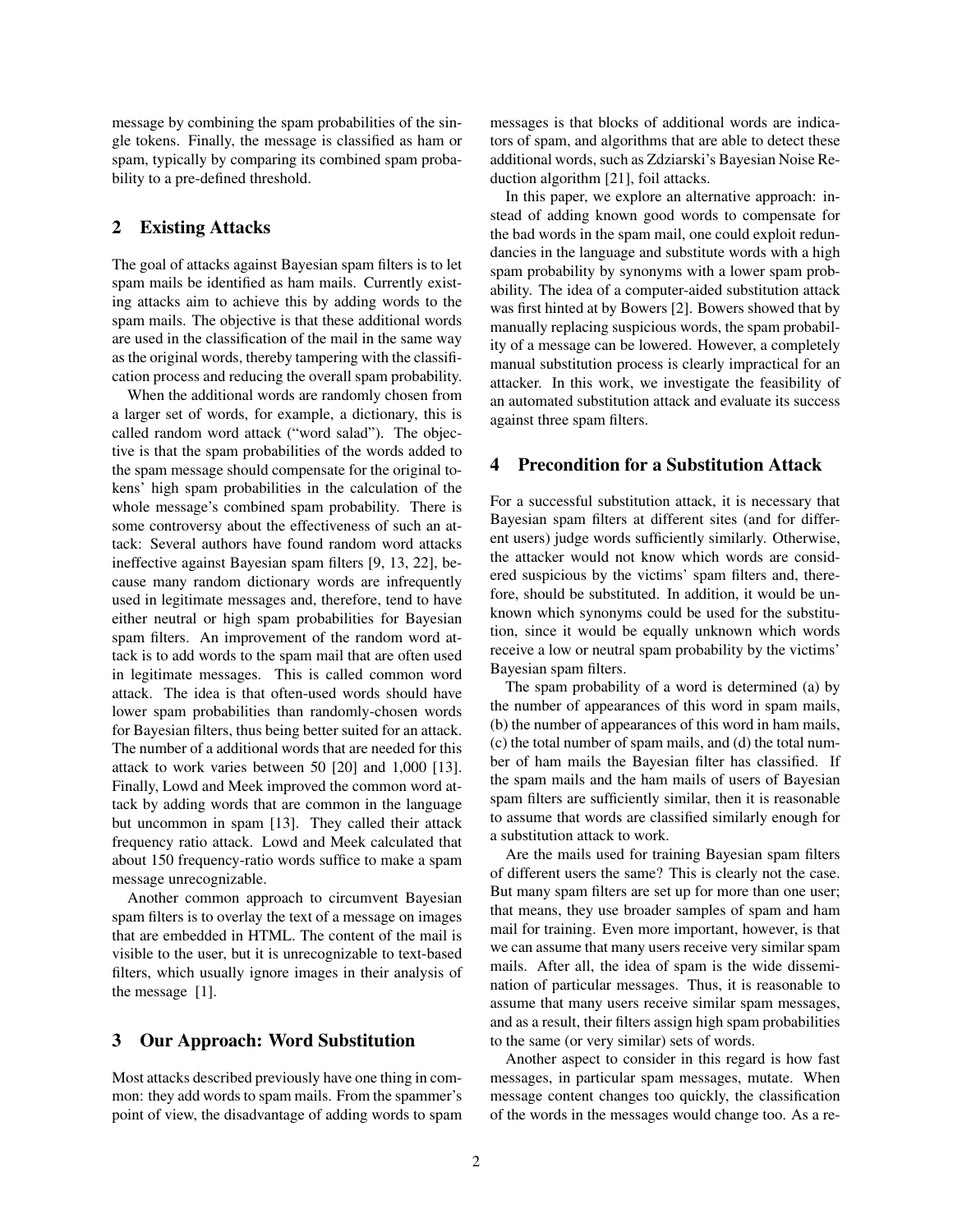sult, the effectiveness of the attack decreases, because the adversary does not know which words to replace, and which synonyms to choose. In order to determine whether spam messages change slowly enough to allow a substitution attack, we examined three different spam archives. We extracted messages received in the year 2006, divided them by the month they were received, and created lists of the most frequently used tokens for each month. We then measured the overlap of these lists by comparing them. The goal was to determine how many of the 100 most frequently used tokens of one month appear among the 100 most frequently used tokens of another month. The results in Table 1 show that the majority of the 100 most frequently used tokens in one month's spam messages appear among the top 100 tokens of another month's spam messages.

Manual inspection of the most frequently used tokens showed that the lower the rank of a token in this list is, the less is the difference of that token's and the next frequently used token's number of appearances. Some tokens that are at the end of the list of the 100 most frequently used tokens of one month do not appear on another month's top 100 list and, therefore, lower the overlap. However, many of these tokens are not completely missing in the spam corpus of that other month, but are only a little bit too infrequent to appear in the list of the 100 most frequently used tokens. If that border case tokens would count too, the overlap would be higher; to be able to estimate the overlap including the border case tokens, we also measured how many of the 100 most frequently used tokens of a month appear among the 200 most frequently used tokens of another month. The results for this type of comparison is shown in the right half of Table 1.

Our results demonstrate that many of the terms used in spam messages do not change over the course of a year, which is a certain indication that the spam probabilities Bayesian filters assign to these terms do not change too much either. These findings are confirmed by related studies: Sullivan [18] examined "almost 2,500 spam messages sampled from 8 different domains over a period of 2.5 years" and found that spam is relatively time-stable. Pu and Webb [16] studied the evolution of spam by examining "over 1.4 million spam messages that were collected from SpamArchive between January 2003 and January 2006." They focused their study on a trend analysis of spam construction techniques, and found that these changes occur slowly over the course of several months, confirming Sullivan's claim.

# 5 Substitution Attack

As mentioned previously, the goal of the substitution attack is to reduce the overall spam score of a mail by automatically replacing words with high spam probability by words with low spam probability. This is done in several steps:

- 1. All words with a very high spam probability are identified.
- 2. For every such word, a thesaurus is queried to find a set of words with similar meaning, but with a lower spam probability.
- 3. If a set of suitable synonyms is found, the spam word is replaced with one of the possible candidates.

Identify words with high spam probability. Words that raise the spam probability of a message need to be automatically replaced by words that have a lower spam probability. To this end, the spam probability of each word in a message has to be determined. For this, we query the Bayes token database of a spam filter. More precisely, we trained SpamAssassin with about 18,000 spam mails from Bruce Guenter's Spam Archive [10] and about 12,000 ham mails from the SpamAssassin and Enron ham archives [6] to prepare SpamAssassin's Bayes filter with a large and comprehensive training corpus. Then, for each word of a message, SpamAssassin was consulted to derive the spam probability for this word. We chose the SpamAssassin mail filter [17] for this task because it is widely used and achieves good results in spam detection.

Based on the Bayesian spam probabilities for each word, the decision is made whether this word needs to be replaced. To this end, a *substitution threshold* is defined. If a word with a spam probability higher than that threshold is found, it is replaced with a synonym. In the following Section 6, we show results of experiments using different values for the substitution threshold.

Finding words with similar meaning. If a word with a spam probability above the threshold is found, Word-Net [15] is queried for alternatives. WordNet is a lexical database that groups verbs, nouns, adjectives, and adverbs into sets of cognitive synonyms (called *synsets*). That is, each synset represents a concept, and it contains a set of words with a sense that names this concept. For example, the word "car" is classified as noun and is contained in five synsets, where each of these sets represents a different meaning of the word "car." One of these sets is described as "a motor vehicle with four wheels" and contains other words such as "automobile" or "motorcar." Another synset is described as a "cabin for transporting people", containing the word "elevator car." For every synset, WordNet provides links to *hypernym synsets*, which are sets of words whose meaning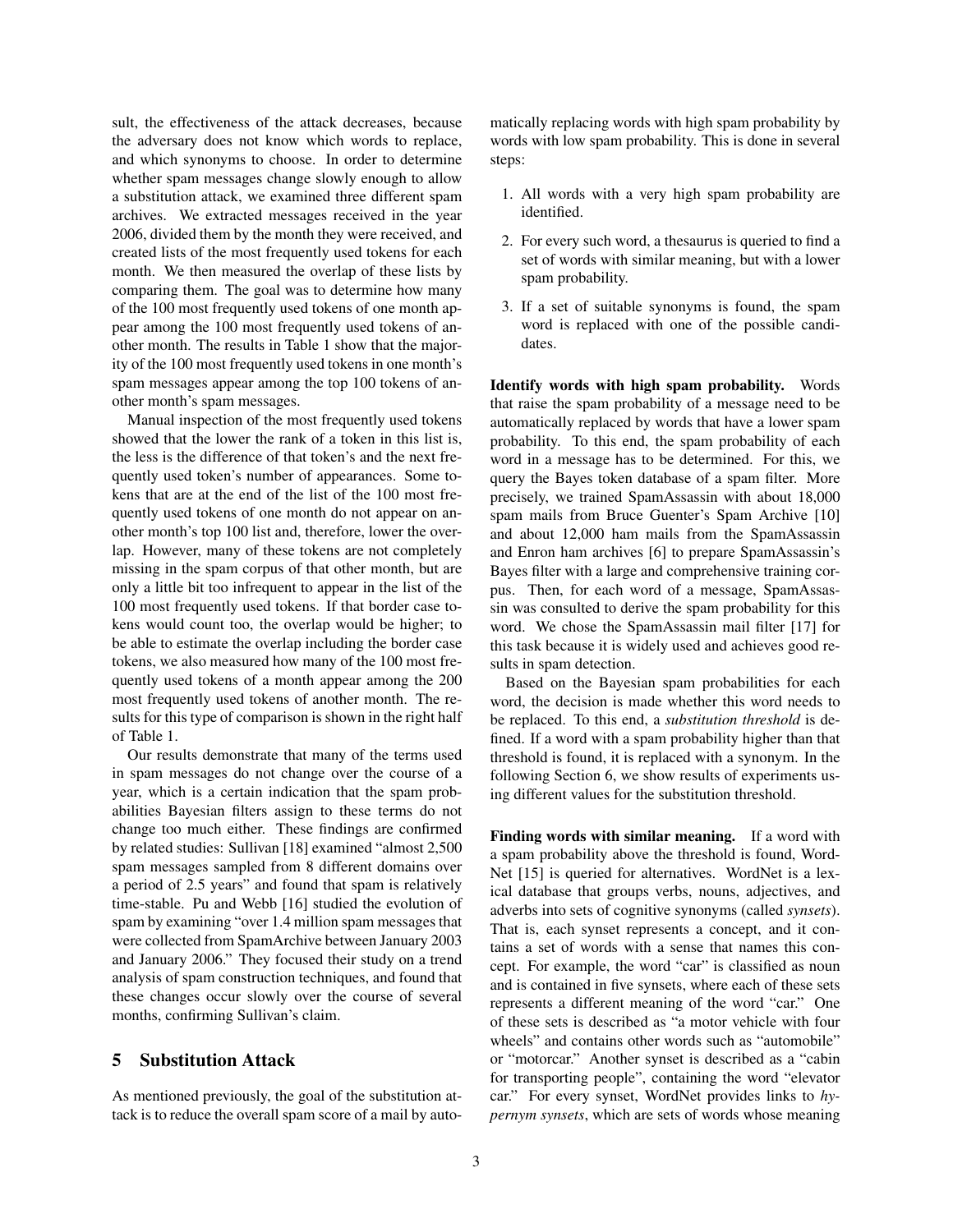| Spam Archive                      | Messages | Overlap $100/100\%$ Overlap $100/200\%$ |      |      |      |      |      |
|-----------------------------------|----------|-----------------------------------------|------|------|------|------|------|
|                                   | examined | min.                                    | max. | avg. | min. | max. | avg. |
| Bruce Guenter's SPAM Archive [10] | 127,120  | 68                                      | 91   | 81.2 | 76   | 100  | 94.1 |
| SpamArchive.org [3]               | 334,477  | 65                                      | 95   | 80.0 | 78   | 100  | 94.6 |
| TLIQuest Spam Archives [19]       | 52,799   | 63                                      | 93   | 79.2 | 80   | 100  | 94.2 |

Table 1: Overlap of most frequently used tokens in three different spam archives for 2006 (see Section 4).

encompasses that of other words. That is, a hypernym is more generic than a given word. For example, "motor vehicle" is a hypernym of "car" [15].

Whenever WordNet is queried for alternatives for a particular word, the tool not only requires the search word itself, but also additional information that describes the role of this word in the sentence (such as whether this word is a noun, a verb, or an adjective). The reason is that WordNet distinguishes between synsets for verbs, nouns, adjectives and adverbs, and it is necessary to specify what kind of synsets the result should contain. For example, if a word that is used in the query is a noun, it would not make sense to look up synsets of verbs. Obviously, many words possess more than a single role. For example, the word "jump" can either be used as verb or as noun. The natural language processing (NLP) tool that we use to perform the recognition of the roles of words in a sentence is contained in the LingPipe NLP package [12]. This tool relies on the context of a word to discover its role in a sentence and assigns a tag to each word that describes its part-of-speech role [4].

Once the role of a word is discovered, WordNet can provide all synsets that contain the search word in its proper role. In addition, WordNet is also queried for all direct hypernym synsets of these sets, because hypernyms can also act as synonyms and, therefore, expand the search space for suitable replacement words. Unfortunately, the role of a word is not sufficient to select the proper synset. The reason is that one must select the synset that contains those words that are semantically closest to the original term. As mentioned above, the noun "car" could be replace by the term "automobile", but also by the word "cabin." To choose the synset that contains words with a semantics that is closest to the original term, SenseLearner [14], a "word sense disambiguation" tool, is employed. This tool analyzes the mail text together with the previously calculated part-ofspeech tags to determine the synset that is semantically closest to the original search word.

Replacing words. When SenseLearner is successful in determining a single synset, only words from this synset are considered as candidates for substitution. Otherwise, all synsets returned by WordNet are considered (although the substitution is less likely to be accurate).

The easiest strategy is to select that word among the candidates whose spam probability is the lowest. Another strategy is to randomly choose a word from the resulting synset(s). The latter approach aims to create diversity in the substitution process for a large set of mails. If a word is always replaced by the same word, the spam probability of this word would rise every time the mail is classified as spam. Variability in the substitution could slow down this process. Thus, we can select between *minimum* or *random* as replacement strategies.

Additional obfuscation. In the case that no word with a spam probability lower than that of the original word is found and the spam probability is very high, it is possible to exchange a single letter of the word with another character that resembles this letter (e.g. "i" with "1", "a" with "@"). This is an implementation of a trick from John Graham-Cumming's site "The Spammer's Compendium" [8] to conceal words from spam filters. Another threshold, called the *exchange threshold*, has to be defined that specifies for which words (and their corresponding spam probabilities) this obfuscation process should be invoked.

## 6 Evaluation

We evaluated our substitution attack against three popular mail filters: SpamAssassin 3.1.4 [17], DSPAM 3.8.0 [5], and Gmail [7]. For our experiments, we randomly chose 100 spam messages from Bruce Guenter's SPAM archive [10] for the month of May 2007.

In a first step, the header lines of each mail were removed, except for the subject line. This was done for two reasons. First, the header (except for the subject line) is not altered in a substitution attack, because it contains no words that can be replaced by synonyms. Second, retaining the header of the original spam mail would influence the result, because certain lines of the header could cause a spam filter to classify a message differently. In the next step, each HTML mail was stripped of its markup tags and converted into plain text. Then, we corrected manually words that were extended with additional charac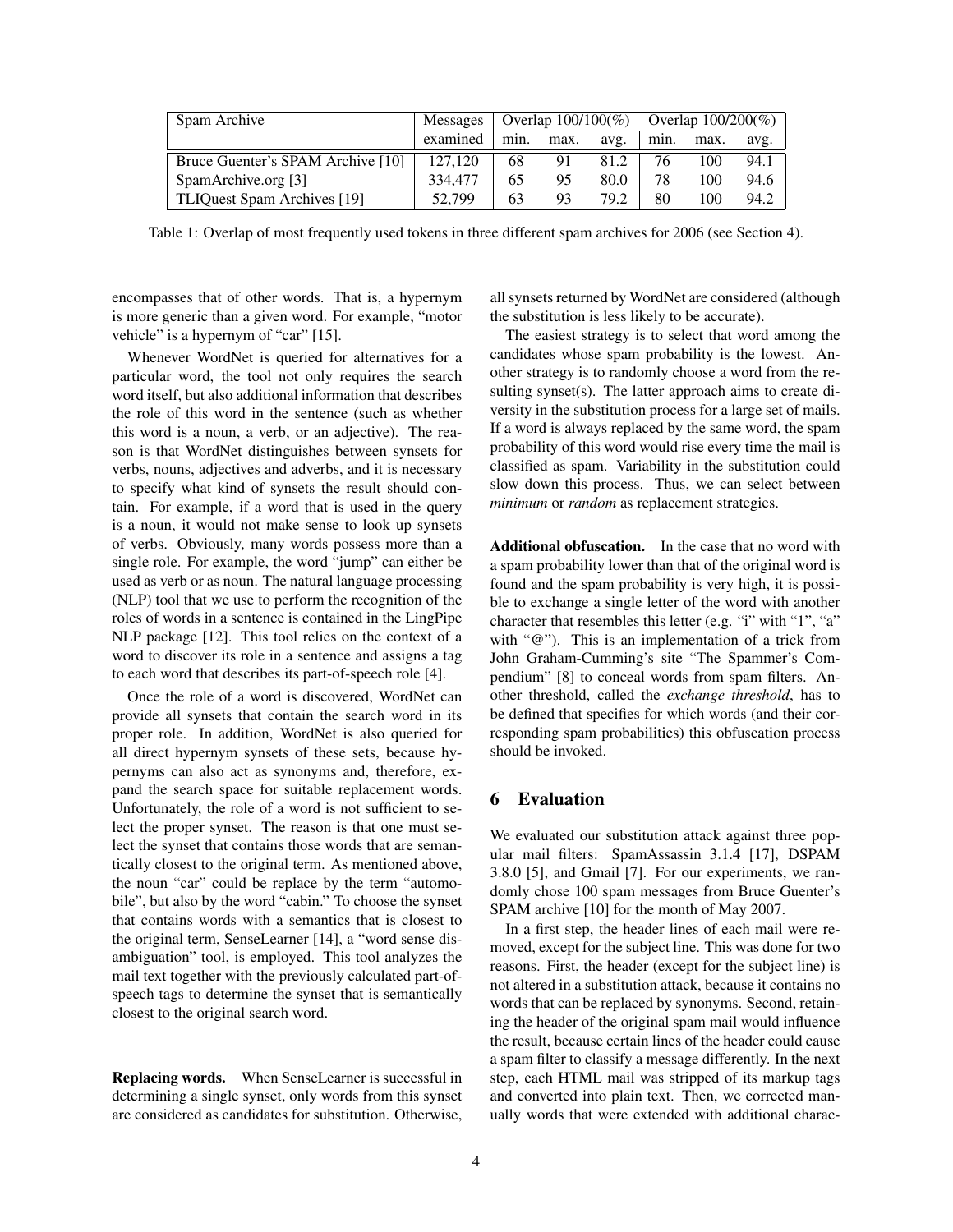ters or were altered in similar ways to escape spam filter detection (e.g., Hou=se – House). Finally, the resulting messages were processed by our prototype that implements the proposed substitution attack. In total, five different test sets were created, using different settings for the substitution and exchange thresholds as well as different substitution policies (as described in section 5):

Test Set A: no substitution, original header removed.

- Test Set B: substitution threshold: 60%; exchange threshold: 95%; minimum replacement strategy.
- Test Set C: substitution threshold: 60%; exchange threshold: 100%; minimum replacement strategy.
- Test Set D: substitution threshold: 60%; exchange threshold: 100%; random replacement strategy.
- Test Set E: substitution threshold: 80%; exchange threshold: 100%; minimum replacement strategy.

A threshold of 100% means that no character exchange or word substitution is performed. Test set A consists of the original messages for which no substitution was performed. Test sets B, C and D use an aggressive substitution policy, whereas test set E aims to preserve more of the original text. Test set C and D use the same threshold settings, but apply a different replacement strategy. The difference between test set B and C is that certain words in test set B are obfuscated.

Results. Using our five test sets, SpamAssassin and DSPAM were locally run to classify all mails in each set. In addition, all mails were sent to a newly created Gmail account to determine which of them Gmail would recognize as spam. SpamAssassin was used with its default configuration (where the threshold for classifying a spam is 5). However, note that we disabled SpamAssassin's ability to learn new spam tokens from analyzed mails. This was done to prevent changes in the results that depend on the order in which the tests were executed. Furthermore, SpamAssassin was not allowed to add network addresses to its whitelist. DSPAM was used in its standard configuration, with the exception that it was not allowed to use whitelists as well. Whitelisting is disabled to ensure that filters would never incorrectly let a mail pass as ham without first invoking the Bayesian analysis.

The results of the experiments are listed in Table 2. For each tested spam filter, the numbers show the mails that are incorrectly classified as ham (i.e., the mails that successfully penetrated the filter). At a first glance, the effectiveness of the substitution attack does not seem to be significant, especially for SpamAssassin and Gmail. Closer examination of the results, however, revealed that the overall effectiveness of the attack is limited because SpamAssassin use Bayesian analysis only as one component in their classification process. For example, Spam-Assassin uses "block lists" that contain URLs that are associated with spam mails. In our test set, many mails do contain such links, and in some cases, a mail received more than 10 points for a single URL. In this case, the spam threshold of 5 was immediately exceeded, and the mail is tagged as spam regardless of the result that the Bayesian classifier delivers.



Figure 1: SpamAssassin: Bayesian spam scores.

To gain a deeper understanding of the effect of our attack on the Bayesian classifier of SpamAssassin, we examined the Bayesian spam score that is computed by SpamAssassin for the mails before (test set A) and after the most effective substitution attack (test set B). The results are shown in Figure 1. Note that the spam scores that are assigned to a mail by SpamAssassin are fixed values that range from -2.599 to 3.5. A negative score means that the content of the mail is regarded as ham, whereas a positive score implies that the mail is spam. Values around 0 are neutral that leave the classification of the mail to other mechanisms. In the figure, it can be seen that for the original test set A, only 10% of all mails had the lowest score of -2.599, while 30% received the highest spam score of 3.5. After the substitution attack (with test set B), 25% of all mails achieved a score of -2.599, while only 2% received 3.5 points. Also, the number of mails that were assigned a neutral spam score increased. This clearly shows the significant effect of the substitution attack on the Bayesian classification.

This claim is further confirmed when analyzing the results for DSPAM shown in Table 2. DSPAM is much more dependent on the results derived by the Bayesian filter when detecting spam, and thus, the number of spam mails that passed the filter could be more than doubled after the substitution process. To pass filters such as SpamAssassin (and probably also Gmail), the attacker also has to take into account other factors besides the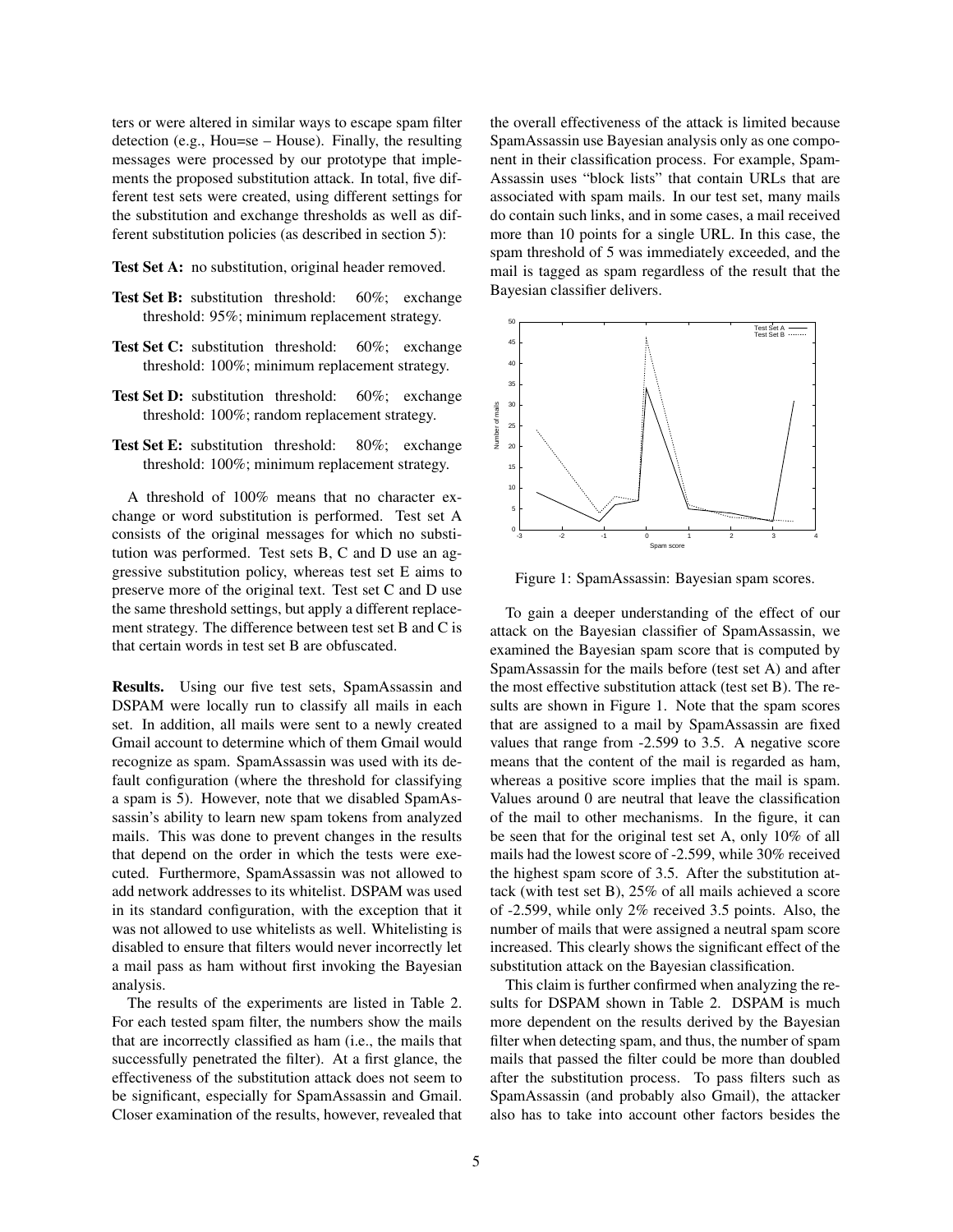| Mail set   | Substitution | Exchange  | Replacement | Mails not recognized as spam by |                    |       |  |  |  |
|------------|--------------|-----------|-------------|---------------------------------|--------------------|-------|--|--|--|
|            | threshold    | threshold | strategy    | SpamAssassin 3.1.4              | <b>DSPAM 3.8.0</b> | Gmail |  |  |  |
| Test Set A | $100\%$      | 100%      |             | 25                              | 25                 | 15    |  |  |  |
| Test Set B | $60\%$       | 95%       | minimum     | 32                              | 56                 | 23    |  |  |  |
| Test Set C | $60\%$       | $100\%$   | minimum     | 31                              | 53                 | 23    |  |  |  |
| Test Set D | $60\%$       | $100\%$   | random      | 32                              | 54                 | 21    |  |  |  |
| Test Set E | 80%          | $100\%$   | minimum     | 30                              | 46                 | 22    |  |  |  |

Table 2: Number of test spam messages not recognized by filters.

content (i.e., text) of his mail. For example, by frequently changing the URLs that point to the spammer's sites (or by hosting these sites on compromised machines), one could evade SpamAssassin's block list. In this case, the substitution attack is only one building block of a successful attack.

Number of possible substitutions. In addition to evaluating the effectiveness of a substitution attack, we also assessed the number of different versions that can be created from a single spam mail. For this, we analyzed the number of words for which substitution was attempted, as well as the number of possible synonyms for each word. When a substitution threshold of 60% was used, the system attempted to replace on average 36 words per mail. For these, an average of 1.92 synonyms were available, and in 23% of the cases, not a single synonym could be found. For a substitution threshold of 80%, 19 substitution attempts were made on average, with 1.65 available synonyms (and no synonym in 29% of the cases). Using a random replacement strategy, we also found that there are on average 992 variations of one mail.

Limitations. The substitution attack is effective in reducing the spam score calculated by Bayesian filters. However, the attack also has occasional problems.

One issue is that it is not always possible to find suitable synonyms for particular words. This is especially relevant for brand names and proper names such as "Viagra." In this case, one has to resort to obfuscation by replacing certain characters. Unfortunately for the attacker, spam filters are quite robust to simple character substitution. This can be observed when one compares the results for test set B (with obfuscation) with test set C (without obfuscation) in Table 2. Also, newly created words can be learned by spam filters, which counters the obfuscation or even raises the spam score of a mail [22]. Another problem for automated substitution are spelling errors in spam mails, which make it impossible to find the misspelled words in the thesaurus.

Another issue is that automated word substitutions are not always perfect. Natural language processing is a difficult task, and our tools are not always able to identify the correct role or semantics of a word. For example, WordNet yields "nexus" as replacement for "link." Other examples are "locomote" for "go" or "stymie" for "embarrass." We have invested significant effort to select precise replacements, but, unsurprisingly, the system fails sometimes. Moreover, the bad grammar used in many spam mails makes correct semantic analysis even more challenging. To mitigate this limitation, one could consider a setup in which the substitution system produces different versions of a particular spam mail that all have low spam probabilities. Then, a human can pick those alternatives that sound reasonable, and use only those for spamming. An example for a mail before and after word substitution is shown in Appendix A.

## 7 Conclusion

Spam mails are a serious concern to and a major annoyance for many Internet users. Bayesian spam filters are an important element in the fight against spam mail, and such filters are now integrated into popular mail clients such as Mozilla Thunderbird or Microsoft Outlook. Obviously, spammers have been working on adapting their techniques to bypass Bayesian filters. For example, a common technique for disguising spam is appending additional words to mails, with the hope of reducing the calculated spam probability. The effectiveness of such evasion efforts, however, varies, and Bayesian filters are increasingly becoming resistant.

In this paper, we present a novel, automated technique to penetrate Bayesian spam filters by replacing words with high spam probability with synonyms that have a lower spam probability. Our technique attacks the core idea behind Bayesian filters, which identify spam by assigning spam probability values to individual words. Our experiments demonstrate that automated substitution attacks are feasible in practice, and that Bayesian filters are vulnerable. Hence, it is important for service providers and mail clients to make use of a combination of techniques to fight spam such as URL-blocking, blacklisting, and header analysis.